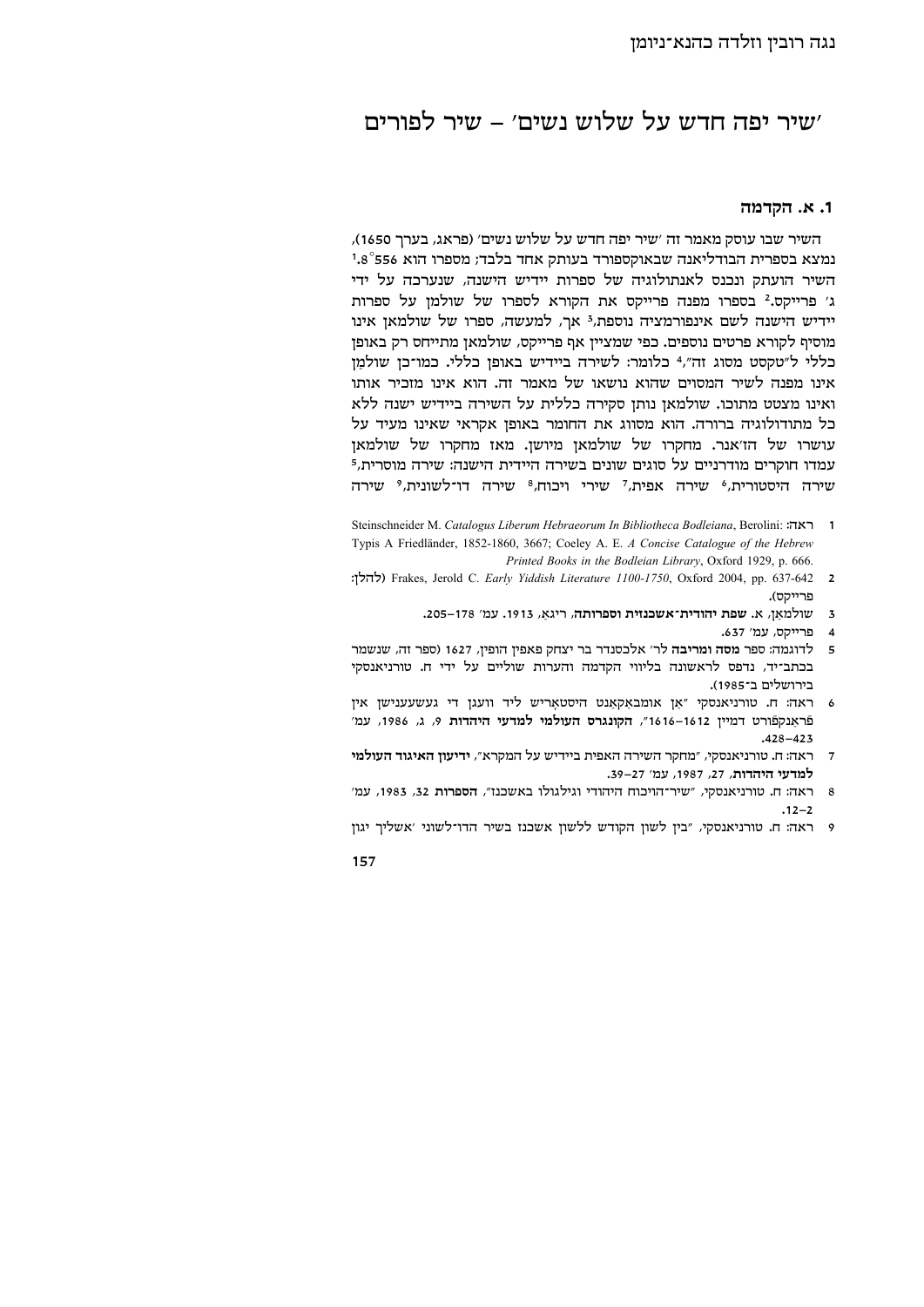מקראית,<sup>10</sup> ושירים לשבת ולמועדים.<sup>11</sup> מחקרים אלו ניסו לעיתים להגיע למסקנות לגבי ז׳אנר השירה באופן כולל, ולעיתים עסקו בשירים ספציפיים. אר עד היום נראה שאף אחד לא פנה לשיר מסוג זה, אשר מתאפיין בתחכום רב, הן מבחינה תוכנית והן מבחינה מבנית, והוא מיועד (כך לדעתנו) לחג הפורים. יתירה מזו, אנו סבורות כי שיר זה הוא חלק מתופעה מיוחדת במינה של יידיש הישנה: יצירה העטופה מסגרת צדקנית – קדימה ואחורה – כשבתוך־תוכה מדווח על התנהגות שהדאיגה את הקהילה היהודית בת זמנה.

### ב. מבנה השיר

הקביעה הראשונה והמובנת מאליה לגבי מבנה השיר היא כי ניתן לחלק את השיר לשני חלקים עיקריים: מסגרת, הנמצאת בתחילתו של השיר ובסיומו, וגוף השיר שהוא סיפור על אודות שלוש נשים. החלק הפותח את המסגרת מורכב מהקדמה כללית, שבה המחבר מציג את עצמו ואת יצירתו ומדרבן את הקורא לחטוף עותקים לפני שהם ייעלמו, ופרולוג, המציג את השיר. ואילו בסיום המסגרת, באפילוג, המחבר מתערב שוב ומפרש את הסיפור שהציג זה עתה. ההקדמה הכללית מכילה את כל הבית הראשון. הפרולוג מכיל את הבתים השני והשלישי במלואם ואת ארבע השורות הראשונות של הבית הרביעי. הסיפור על הנשים ששותות משתרע מהשורה החמישית של הבית הרביעי עד לשורה הרביעית של הבית השישה עשר, בעוד שהאפילוג משתרע מהשורה החמישית של הבית השישה עשר ולאורך שני הבתים הבאים.

נתייחס בהמשך באופן מפורט יותר למבנה של מסגרת ספציפית זו. בשלב זה נצביע רק על כך שההצגה העצמית וההקדמה הכללית שאנו רואים כאן הן אופייניות לספרות יידיש בתקופה זו באופן כללי ובייחוד לשירה בתקופה הקדומה. לדעתנו החידוש של שיר זה (ולכן זהו מוקד המאמר שלנו) הוא במה שמצוי **בתוך** המסגרת: בגופו של השיר עצמו.

ואנחה׳, מסורת ט-יא, 1997, עמ׳ 421–441, וכן ראה: העלן, אלחנן בן אברהם ״זה דבר חדש הוא שיר וזמר נאה על אורך הגלות", האוניברסיטה העברית, ירושלים, הפקולטה למדעי הרוח – החוג לספרות יידיש, תשכ״ח.

<sup>10</sup> ראה: ח. טורניאנסקי, "שתי שירות אפיות ביידיש על ספר יהושוע" תרביץ נא, ד, 1982, עמ׳ 589–632. השירה המקראית הקדומה ביותר הידועה לנו מצויה בכתב־היד הקדום ביותר ביידיש, שנמצא בגניזה הקהירית (כעת באוניברסיטת קיימברידג׳ וסימנו T-S. 10. K. 22), השירים על נושאים מקראיים באוסף זה הם: שיר על גן העדן, שיר על אברהם אבינו, שיר על פטירתו של אהרן ושיר על יוסף הצדיק. שירים מקראיים רבים נוספים מוכרים לנו גם מתקופות מאוחרות יותר. הידועים ביותר, כך נדמה, הם ה"שמואל בוך" וה"מלכים בוך".

<sup>11</sup> ראה: ח. טורניאנסקי, "ה'בענטשרל' והזמירות ביידיש", עלי ספר י', 1982, עמ' 51–92.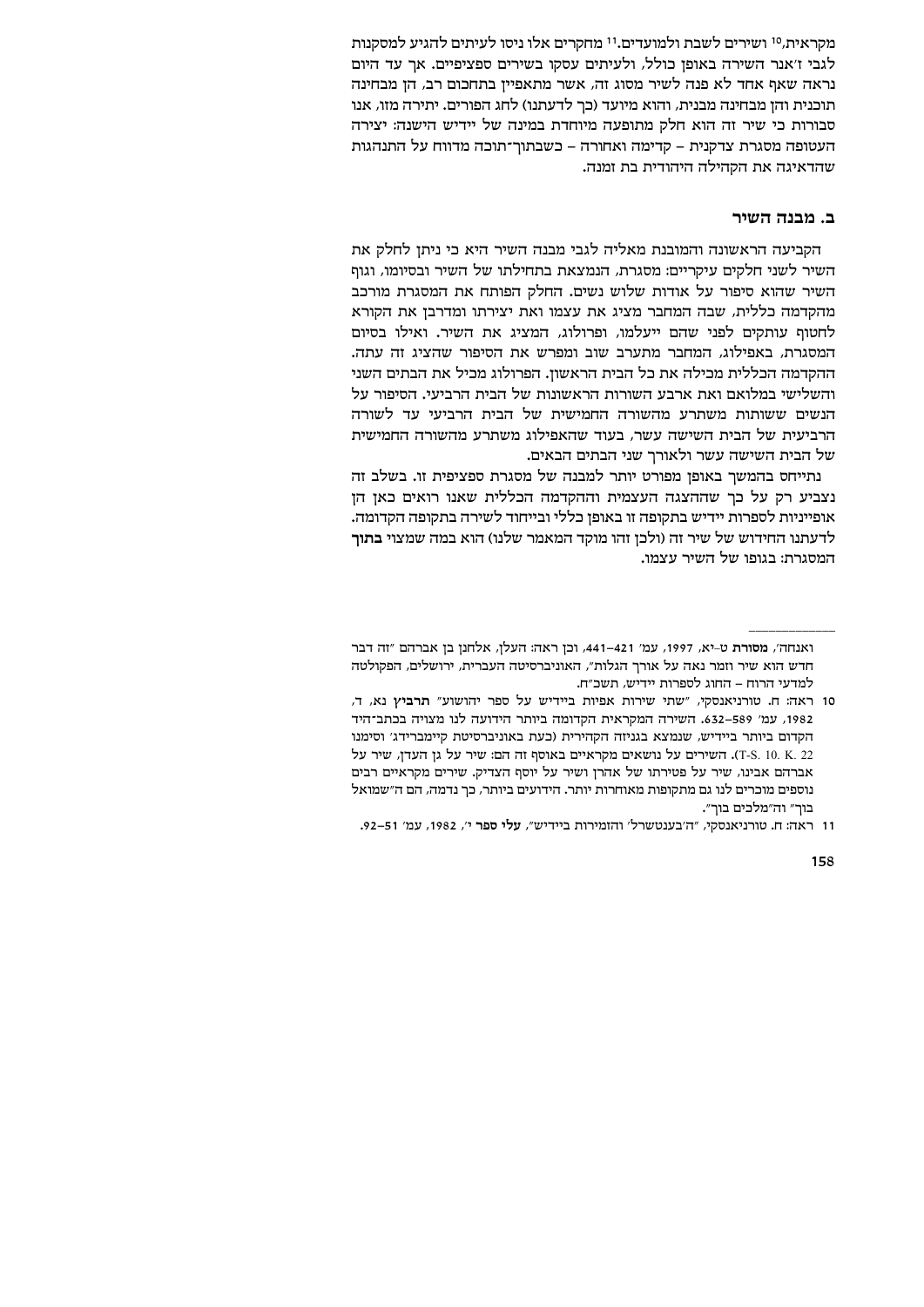### ג. השיר גופו

כפי שמצביעה הכותרת, גופו של השיר עוסק בשלוש נשים. שירי אהבה ו/או שירים המיועדים לנשים או כלות אינם נדירים בשירת יידיש הקדומה. מה שאינו רגיל בשיר זה הוא התיאור של התנהגות הנשים ויחסן לבעליהן. האסרטיביות והעצמאות של הנשים הללו עשויה בהחלט להיתפש כאופיינית לנשים מודרניות בלבד. והתיאור שאנו מוצאים כאן של זוג המתפקד באופן לקוי, יכול להיתפש על ידי הקורא המודרני, כמתאים יותר לתיאור של זוגיות מודרנית הפועלת באופן משובש. ללא המסגרת השיר גופו, כפי שאנו רואות זאת, הוא לכל הפחות בלתי קונבנציונאלי, ואולי אף מסעיר ומזעזע.

# הגרסה ביידיש של השיר ותרגומה לעברית

# שיר יפה על שלוש נשים12

| אתן, נשים יקרות:                  | איר ליבן פֿרויאן:                     |
|-----------------------------------|---------------------------------------|
| וגברים, ראו שיר יפה חדש.          | אונ' מאנין איין שין נייא ליד ווערט    |
|                                   | איר שויאן.                            |
| כיצד שלוש נשים הגונות:            | וויא דרייא ווייבר פֿיין               |
| גרמו כאב לבעליהן:                 | האבן גיטאן אירה מאנין פיין:           |
| [5] הן ישבו יום ולילה בבית המרזח. | [5] זיין גזעשן טאג אונ׳ נכֿט בייא דען |
|                                   | איין צאפין.                           |
| ותלשו את זקן בעליהן:              | אונ׳ איר מנין דיא בערט ראפין:         |
| ולמען היין, הן יכלו לערבב זאת     | אונ׳ האבן זיך בייא דען וויין קענן     |
|                                   | בנקשירן                               |
| וןהמעשה הזה] מסופר:               | אונ׳ ווקיר שפנדירן:                   |
| במנגינה יפה:                      | איז מיט איין שין ניגן גמכֿט גווארן:   |
| [10] לכן קנו את השיר הזה כעת!     | [10] דרום טוט דז ליד בלד קויפֿן       |
| ואל תברחו מכך:                    | אונ׳ ניט דער פֿון לויפֿן:             |
| משום שלא הכנתי עותקים רבים.       | דען איך האב ניט פֿיל לאזן דרוקן:      |
| במהרה כולם ייחטפו.                | מן זאל זיא בלד פֿר צוקין:             |

12 אף שהמאמר נכתב על ידי זלדה כהנא נוימן ונגה רובין התייעצנו לגבי תרגומו עם אלקסיס מנסטר רמר. בתרגום לעברית הוספנו סימני פיסוק, שאינם קיימים במקור. הם נוספו כדי להקל על הקריאה.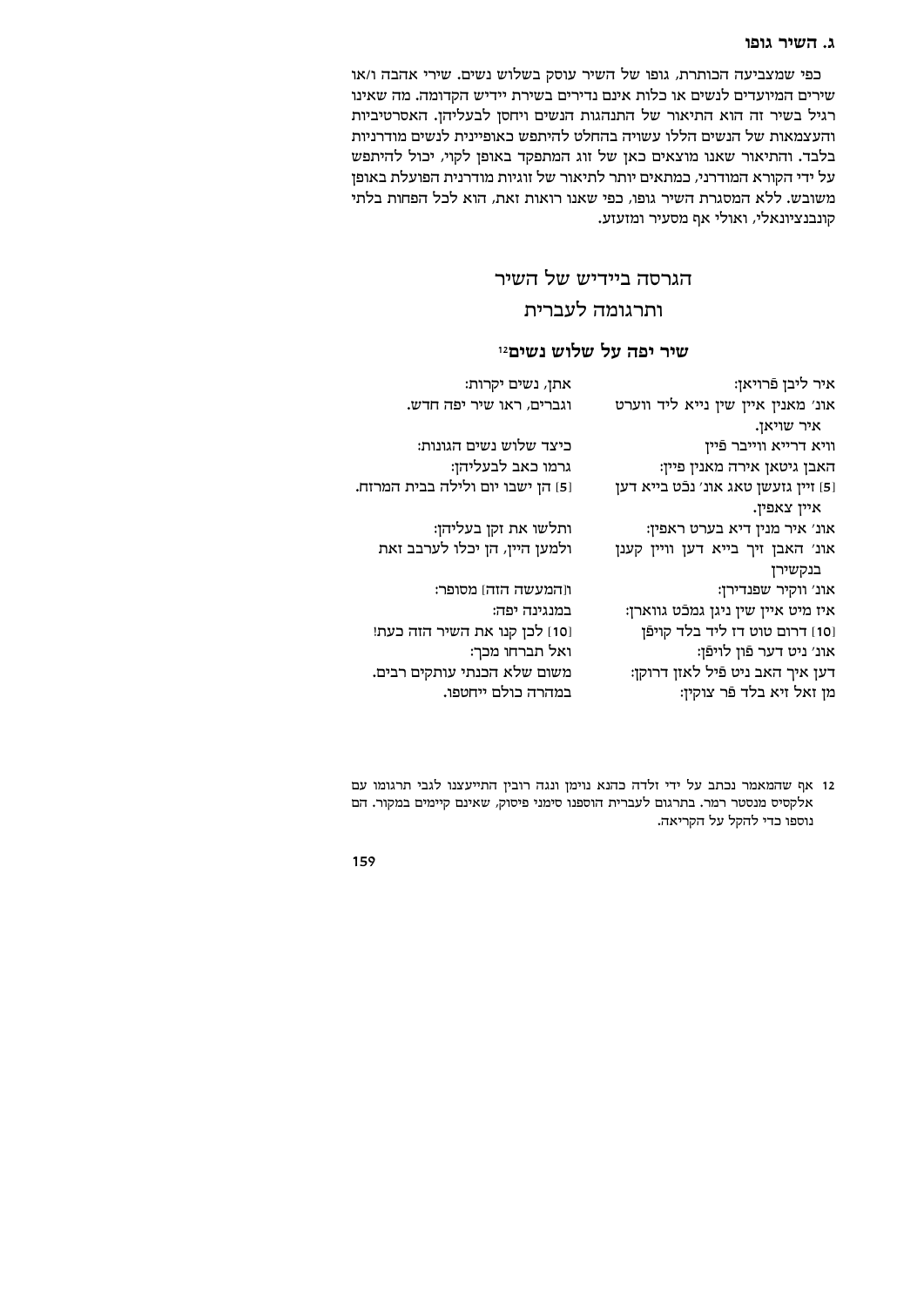160

16 "מידה של יין".

[1] הו, אלוהים, אדוני אתה מוחל לחטאינו כל עוד אנו עוד חיים. בכול קיים אי־צדק משווע רק חטאים ובושה. הן הלכו לבית המרזח חיי צדק אבדו הרשע מנצח.

ו2] לעיתים מאבד אדם בשל השתייה את חושיו, את שכלו ואת תבונתו: הוא אינו חושב על כלום בשל השתייה הוא מאבד כסף וגם הבטחות.<sup>13</sup> כשהוא יוצא אשתו וגם ילדיו

לעיתים קרובות משתוקקים לאכול ואין להם לחם בבית.

131 אעזוב את הגברים כעת. לא רק הם מסוגלים [לכך]. גם הנשים לוקחות (בכך) חלק. הן שותות בציבור. הן מחפשות אחר יין בחופשיות, 14 ובנוסף מחפשות אחרי רעשנים.<sup>15</sup> דבר זה גורם לאנשים הצדיקים לצרות חדשות בכל יום. מידתו הן יודעות את השם המדויק הארוחה.

<sup>16</sup> הו יודעות מה הוא 'קווטר'<sup>16</sup> ואת הן שותות לעיתים קרובות לפני

[3] דיא מעניר וויל איך לאזן בלייבן: זיא קענן עז ניט אליין: עז גיבט אך פֿיל דער ווייבר: זיא זויפֿן אינש גמיין: הבן זיא דיא ווין זוכֿט פֿרייא: אונ׳ דיא קלאפיר זוכֿט דר בייא: דז מן מכֿט דען פֿרומן מענין גאר גרושה פלאגין אלי טאג נייא: [4] קאנטן קווטרין אונ׳ פֿר מעסין:

האבן זיא דען נאמן רעכֿט

הדוק לחג הפורים.

זיא טרינקן אופֿט פֿר דען עשין:

13 פרייקס קרא כאן בטעות "פפֿאנד" במקום "טפֿאנד". אנו תרגמנו על פי התיקון.

14 הנושא של "שתייה חופשית", בעיקר שתייה חופשית בציבור היא נושא שקשור באופן

15 המילה כאן ״קלאפיר״ משמשת בגרמנית. ביידיש בת זמננו המילה לרעשן היא ״גראגער״.

ווען ער זיך שטעלט ארויז. זיין ווייב אונ׳ קינד מיט קרויז: [ש"ק: מענכֿירו מענכֿין מאל וואלטן זיא גערן עשין אונ' הבן קיין ברוט אין הויז:

[2] מענכֿר מאן טוט פר זויפֿן זיין זין אונ׳ וויץ אונ׳ פֿר שטנד: ניקש טוט ער זיך בדענקן: פֿר זופֿט געלט אונ׳ אך טפֿאנד:

וז אך דוא גאט מיין הערן: אונזר זינד פֿר צייאז טושט ווייל מיר איצנודרט לעבן: אלז איז גרושר איבר מוט אלש לויטר זינד אונ׳ שנד. זיא גענגן אין דען שוואנק: פֿרומקייט איז פֿר לארן: בויזהייט נעמט איבר הנט: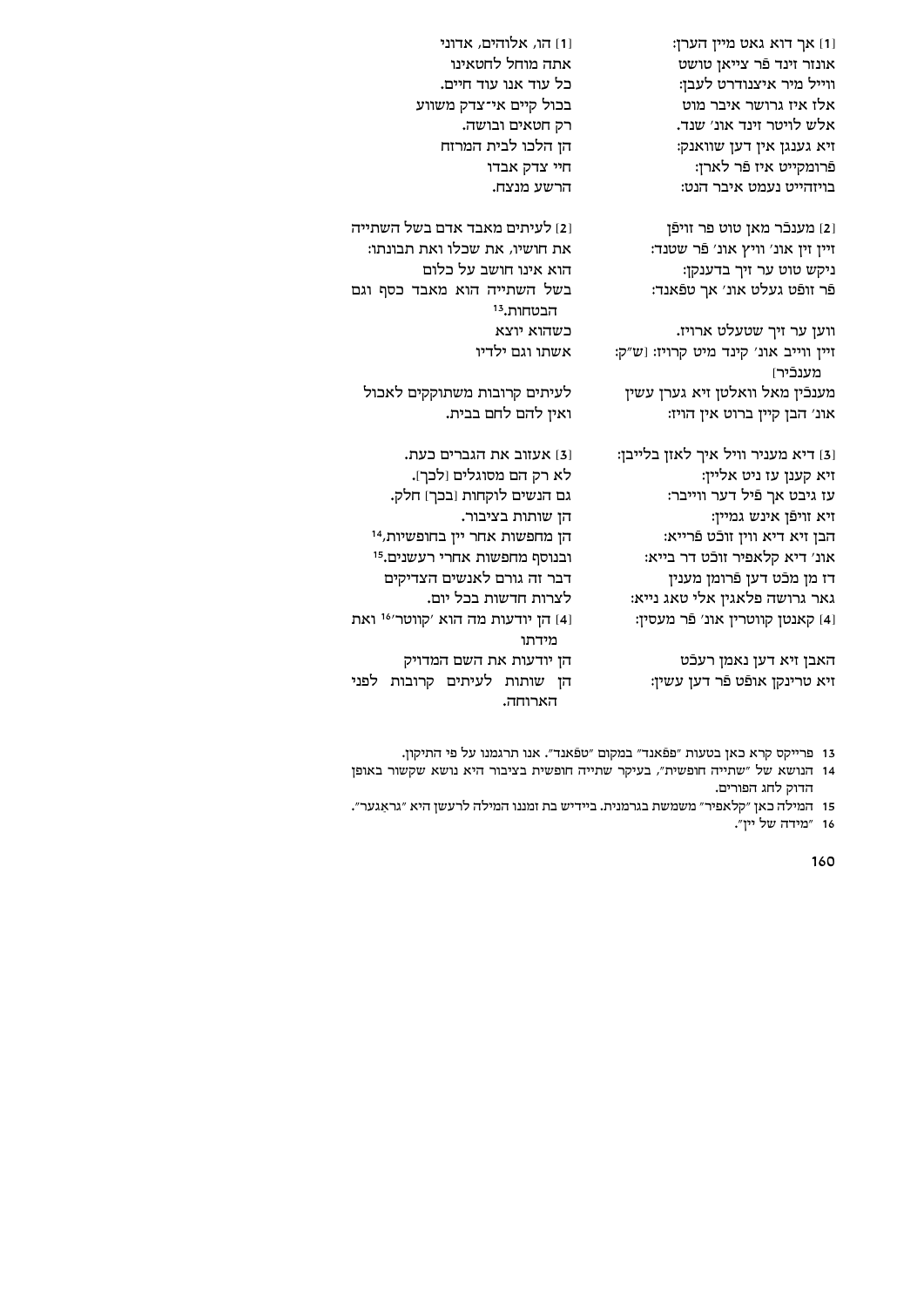אזו איכֿש בין בריכֿט. וויא דז דרייא ווייבר פֿיין צו זאמן קומן זיין: די איין טוט וואול שפרעכֿין: וויין: איך איין גוטן וויין

[5] לאזט אונז איין הלב מאס טרינקן: ווייל מיר בייא זאמה זייז ווער אונז ניט טוט פֿר גינן דר טרינק וושר פֿר וויין דר וויין מכֿט פֿרילכֿן מוט איין שיו פֿריש יונגש בלוט: לאזט אייך דז געלט ניט רייאן: עז קומט דען לייב צו גוט:

> [6] דיא איין שפראך מיט וויצן איין הלב מאס וואג איך מיט איך דרף ניט לנג דו צו זיצן מיין מן טרויט מיר ניט: די דריט שפראך וואל אן: וואש פֿרעגשטו נוך דיין מן: די מעניר מוזן ניט אלז ווישן: וואש די ווייבר טואן:

ון אין אין אין הוירט הויז אין דו אין אין דו דיא ווייבר אלי דרייא: דר וירט הוט זי פֿיין אנטפֿנגן אונ׳ היס זיא וויל קום זיין: ער נאם דז קענדליין. אונ׳ ליף הורטק אונ׳ גשווינד אונ׳ פיין: די גלעזר טוט ער שווענקן: אונ׳ בראכֿט דען ווייברן וויין:

בזה אני משוכנע. כאשר שלוש נשים הגונות<sup>17</sup> נפגשות ביחד. אומרת האחת בכל הלב 'אני מכירה יין טוב'

[5] תן לנו חצי לוג<sup>18</sup> לשתות משום שאנו מאחרים זה שמקנא בנו שישתה מים במקום יין. ייז גורם למצב רוח טוב לדם יפה, טרי. שהכסף לא ידאיג אתכם זה [היין] טוב לגוף.

[6] אומרת האחת בקריצה:<sup>19</sup> 'אני לוקחת עימי חצי לוג אסור לי לשבת כאן זמן רב כל כך בעלי אינו מרשה לי׳. השלישית ממשיכה היטב: 'מדוע את שואלת את בעלך? הבעלים לא צריכים לדעת כל מה שנשותיהן עושות׳.

> [7] הן נכנסו לבית המרזח כל שלוש הנשים. המלצר קיבל אותן יפה וקרא להן להרגיש בנוח. הוא הביא נר קטן ורץ במהירות ובזריזות.

> > הוא ניקה את הכוסות והביא לנשים ייז.

17 נראה לנו בהחלט כי המחבר משתמש כאן בתואר "הגון" באופן אירוני.

18 "מידה של שתייה". השימוש במילה העברית "לוג" על־פי רש"י דברים פרק כא 18 "בן סורר ומורה אינו חייב, עד שיגנוב ויאכל תרטימר בשר וישתה חצי לוג יין". מה אצל רש"י גם בשירנו ה״לוג״ מצביע על שתייה מופרזת.

19 גם כאן הקריצה היא אינדיקציה כי השיר מדבר בסגנון פורימי.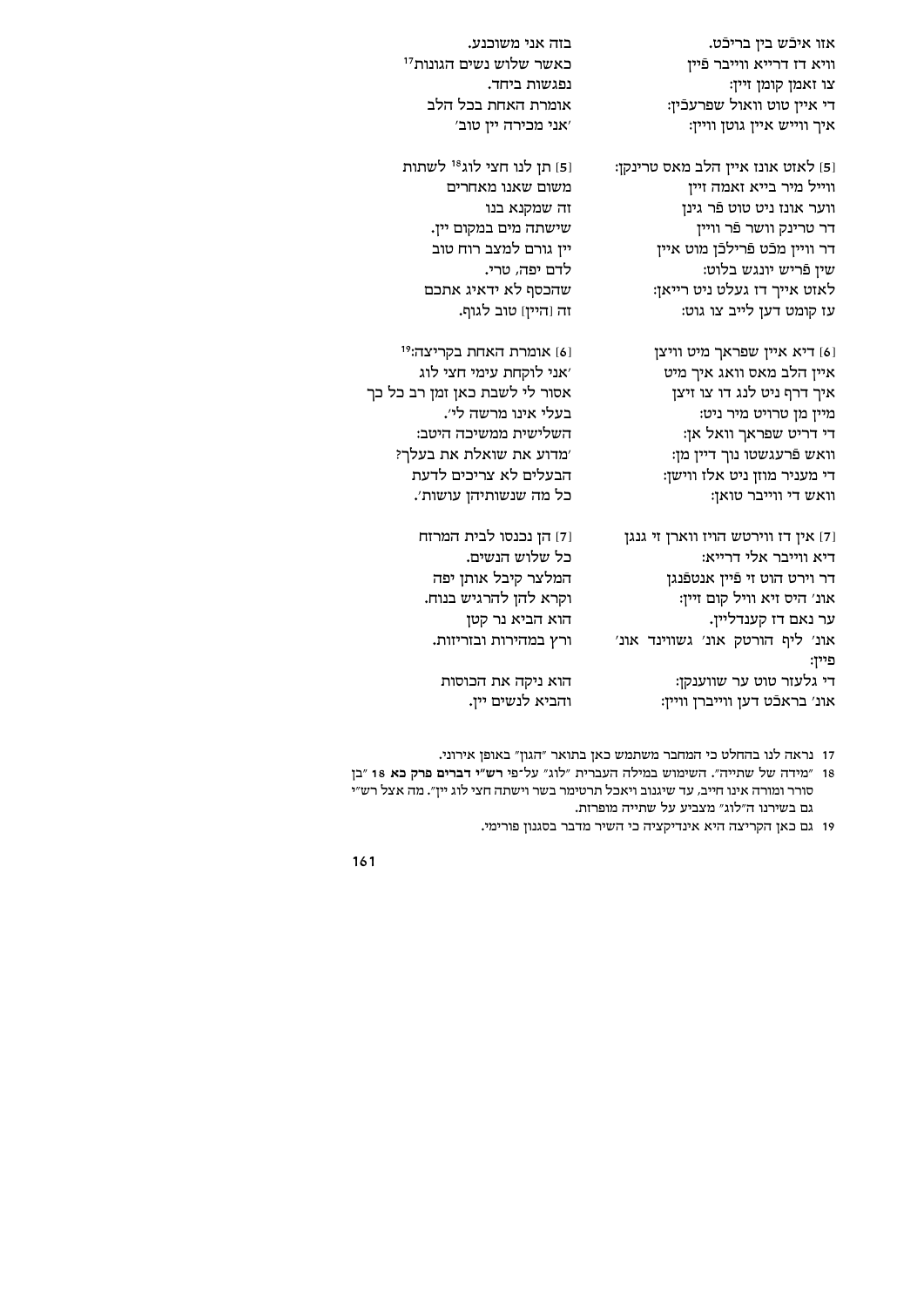[8] זיא הוב אן צו טרינקן: אונ' וואר אין גוטר דינגן דר וורט מוזט זיא איין שענקן אונ׳ איין גוט ברעטליין ברענגן דז וועגט וואול זעקש פֿונט:

[8] הן החלו לשתות והיו במצב רוח

המלצר היה מוכרח למזוג בעבורן

ולהביא להן לחמנייה טובה בנוסף

זה היה [...] הרבה מאוד עבורן

[...] והדג הטוב (שהיה) על יד,

ו9] הן אכלו את הלחמנייה

שקל גם חמישה פאונדים לבטח.

הן שתו עוד ועוד מכוס ומחבית

[10] הן לא חשבו על שום הפסד

וכתב זאת [את הסכום] על השולחן

׳הוצאתן על השתייה שלושה טאלרים אני מוכרח לקבל אותם כעת

את הטאלרים שלהן מתוך הארנקים.

הייתה מוכרחה להסיר את החלוק

היא הייתה מוכרחה ללכת הביתה

ולכן צחקו עליה גדולים וקטנים.

איני יכול להלוות לכם יותר

איז לי עוד סבלנות׳.

[11] שתיים (מהן) נתנו

השלישית, שימו לב היטב

בבגדיה התחתונים בלבד.

עד שהו הגיעו לעשרים לוג.

ששקלה [לפחות / בהחלט] שישה

טוב

פאונדים.20

וגם את הדג. הן ישבו יחד

אך עדיין לא נחו.

עד שהגיע הערב

המלצר לקח גיר

הקטן.

שלה.<sup>21</sup>

דאש וואר זיא גאר [..נט: די) גוטן פֿיש דער נעבן: וועגט וואול אויך פֿון פֿינף פפֿונד:

זיא טראנקן וויא לענגר אונ׳ מער

וסו] זיא גדענקן אן קיין שאדן: ביז עז דען אבנט קאם דר וורט נאם די קריידן

ו9] דז ברעטליין האבן זיא געשן: דעו פֿיש אך דר צו: זיא זיין בייא אננדר גזעסן: זיא העט נאך קיין רוא: אויז קאנין אונ׳ גלאז ביז דז עז איז גווארן צוונציק מאס:

אונ׳ שריב עש אן דען טישליין

דרייא טאלר זיין פֿר טאן:

דיא מוז איך הצונדרט האן איך קאן ניט לענגר בארגן איך האב קיין פֿר דרויז דראן:

[11] דיא צווייא טונן געבן: אירי טאלר וואקר ארויש:

דיא דריטי מרקט עבן

אירן ראק מוזט זיא ציהן אויש

אין העמד מוזט זיא גין אהיים.

אזו טואן לאכֿן גרוש אונ׳ קליין

21 ניתן לתרגם גם "החצאית שלה".

20 "מידה של משקל".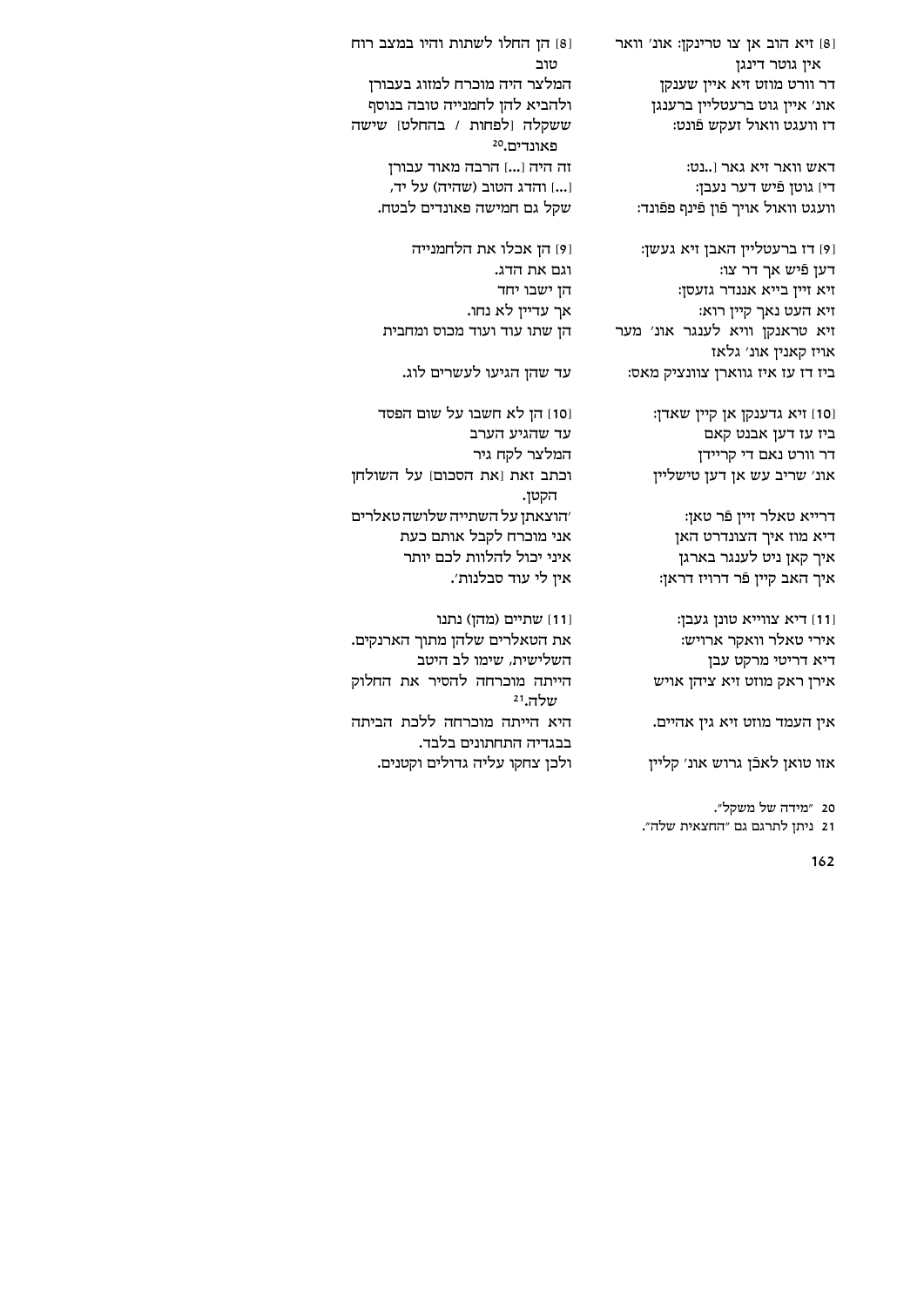דש זי הוט פֿר זאפֿן איר ראק בייא דען קולן וויין:

[12] וויא נון זיא טוט אהיים קומן: איר מן זאך זיא גאר זויאר אן אזו הוב זיא אן צו שנורכֿן אונ׳ צו ברומן אונ׳ זאגט גיט שווייג דוא לויזר מאן זיא נאם אים אן ביי דען בארט זיא רופפֿט אין אזו הארט דאז אים טוט דז בלוט פֿליסן: איבר זיין בארט הנאב:

.נו אך אך אויא אן איז אוט אוייאן הרץ אליר ליבשטי מיין איך וויל דיר גערן פֿר צייאן גיא מארגן ווידר צום וויין מיין שטרומפף אונ׳ מיין שוא: הויזן אונ׳ וואז דר צו: דוא זאלשט אלז פֿר זויפֿן שלאג מיך נאר ניט דר צו:

ונאול אן: פֿרויא שפראך וואול אן הער צו דוא לוזר מאן.

ווען איך אין דז ווירטש הויז גיא: אונ׳ וואול גטרונקן האן: אזו קום אונ׳ פֿיר מיך היים: אין מיין שלאף קעמרליין אונ׳ טוא מיך היפש אויש ציהן: אונ׳ ליג מיך אין דז בעטליין

שהיא מכרה בעבור שתייתה את החלוק שלה בעבור ייז קר.

[12] ברגע שהיא הגיעה הביתה בעלה שם לב למראה החמוץ שלה.22 היא החלה לנחור ולנהום

ואמרה 'שתוק, אתה קמצן [אחד]. היא תפשה אותו בזקנו ומרטה כל כך חזק שדם החל לנזול מזקנו למטה.

> 131 /הו, הו הו'<sup>23</sup> הוא אמר '(את) לבבי, אהובתי היקרה' אסלח לך ברצון חזרי מחר ליין נעלַי וגרבַי, מכנסיים וכל דבר בנוסף.<sup>24</sup> בזבזי זאת הכול עבור שתייה רק אל תרביצי לי בשל כך.

1141 האישה המשיכה היטב: הקשב, איש קמצן [במשמעות: חדל אישים כשאלר לבר ואשתה לשוכרה אז תבוא ותוביל אותי הביתה לחדר השינה הקטן שלי והפשט אותי יפה והשכב אותי במיטתי הקטנה.

- 22 לא ברור מן הטקסט האם 'המראה החמוץ' הוא של הבעל או של האישה. אנו בחרנו בתרגום זה משום שנראה לנו כי הוא מתאים יותר לחוסר הקומוניקציה בין בני הזוג הללו.
- 23 ייתכן כי כאן ניתן לתרגם 'אוי וויי, אוי וויי, אוי וויי' על פי נוסח קריאת ההצלה ביידיש, אך לא היינו בטוחות בכך.
- 24 מן הטקסט לא ברור. ייתכן כי הפירוש הנכון הוא "מכנסי וכל מה שקשור בכך". אנו העדפנו את הקריאה השמרנית יותר של הטקסט.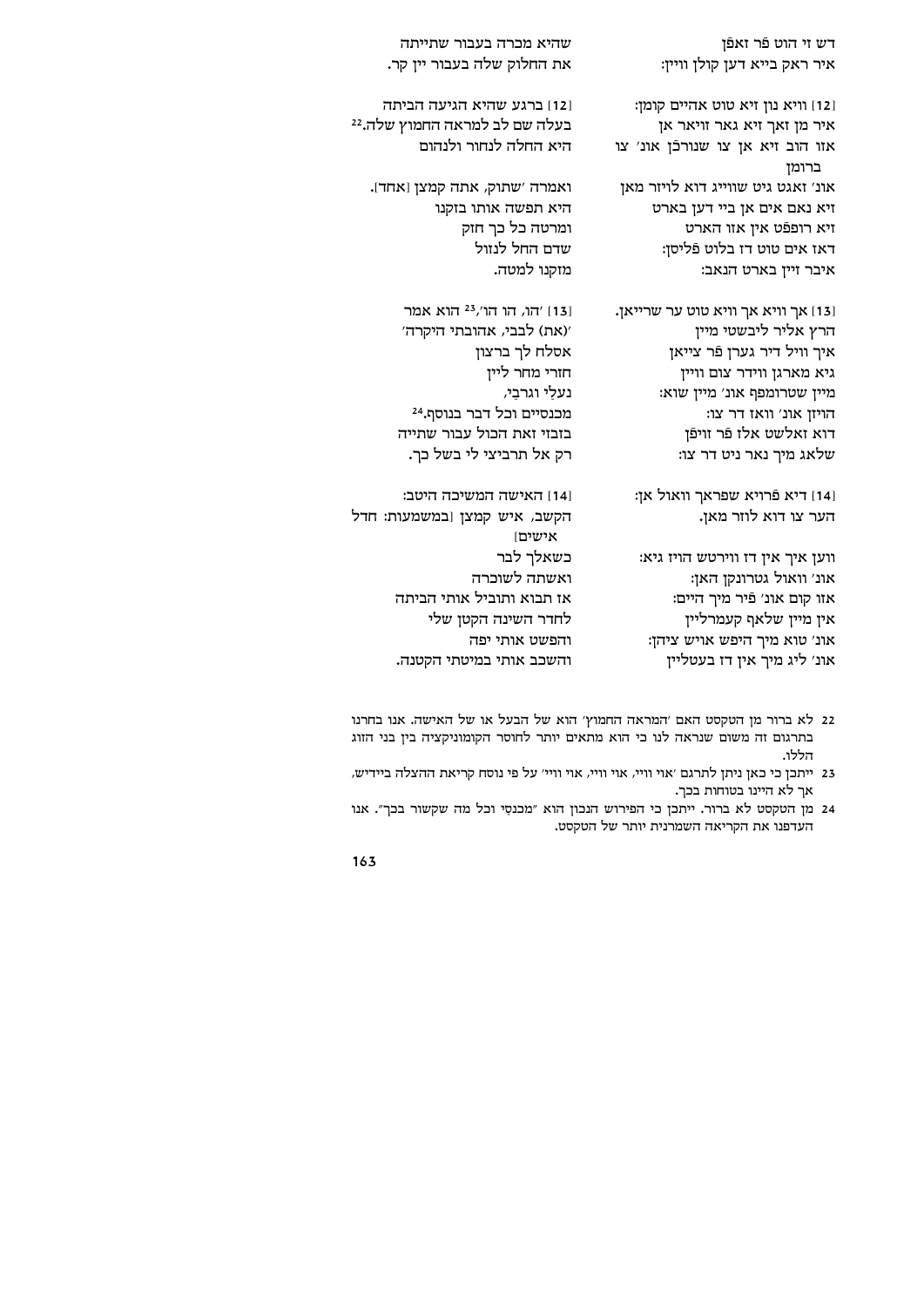[15] דאש מיר ניט טוט דר קעלטן: מיין מאנין אין מיין לייב אזו ווערשטו פֿיין בהלטן מיין היפש שינש ווייב: דער מאן שפראך דש וויל איך גערן טאן: דש איך דיך ניט וויל דר צערנן: אונ׳ בייא דיר גוטן ווילן האן:

[16] און וועלכֿר האבן טוט: איין זעלכֿש ווייב צו גלייר: דעם האט גאט וואול בגאבט אונ׳ מכֿט אים פֿיין בלד רייך: וויא קאצן אונ׳ וויא הונד: לעבן זיא אלי שטונד איר הויז הלטונג איז פֿר לורז

אונ מוז אלש גין צו גרונד:

[17] איי וויא זיינן דאש ווייכֿר וויא צו זיער לייבר. זי טונן דיא מאנן פלאגן אונ׳ פֿילן אירן מאגן. אך טונן זיא שפֿרעכֿן [!] אונ׳ פילן אירם רעכֿן דוא מושט מיר מכֿז אייז נייא קלייד:

[18] דער מיט וויל איך בשליסן. מיין בקנטין קאכֿטירן גיזנג עש מאכֿט מענכֿין פֿר דריסן. אונ׳ מעכֿט פֿר דינן וויניג דנק: דיא פֿרומן אום פֿר אכֿט: דעז איז עז גמכֿט: די שטעץ טונן זיצן אינש ווירטש הויז טאג אונ׳ נכֿט:

׳אתה מוכרח לעשות לי בגד חדש׳. 181 בזה אסיים את שירי הידוע, הלגלגני הוא עשוי להרגיז כמה (אנשים) וייתכן שהוא יזכה למעט תודות. הוא יעליב את הצדיקים משום שהוא נכתב למען אלה היושבים יום ולילה

[15] כך ששום קור עוד

לא יוכל לחדור לגופי,

'אשתי היפהפייה הטובה'

כדי שלא אכעיס אותך

161 וכל מי ש

אמר הבעל ׳אעשה זאת בשמחה,

ואני רוצה להשביע את רצונר׳.

עושה בדיוק כר לכזאת אישה

ההרמוניה בהחזקת הבית שלהם

אלוהים יתו לו גמול טוב

ויעשיר אותו מיד.

הם חיים בכל רגע

אובדת

נורא לגופז

בבית המרזח:

כמו חתולים וכלבים

והכול שוקע לתהום.

וממלאות את כרסיהן והן גם אומרות

171] כמה נורא לנשים אלו

הן גורמות לבעיות לבעליהן,

כשהן ממלאות את פיותיהן

רשאחה חוהג יפה.

תם ונשלם שבח: לאל בורא עולם

תם ונשלם שבח: לאל בורא עולם<sup>25</sup>

25 סיום מקובל בטקסטים ביידיש ובלשון הקודש בתקופה המדוברת.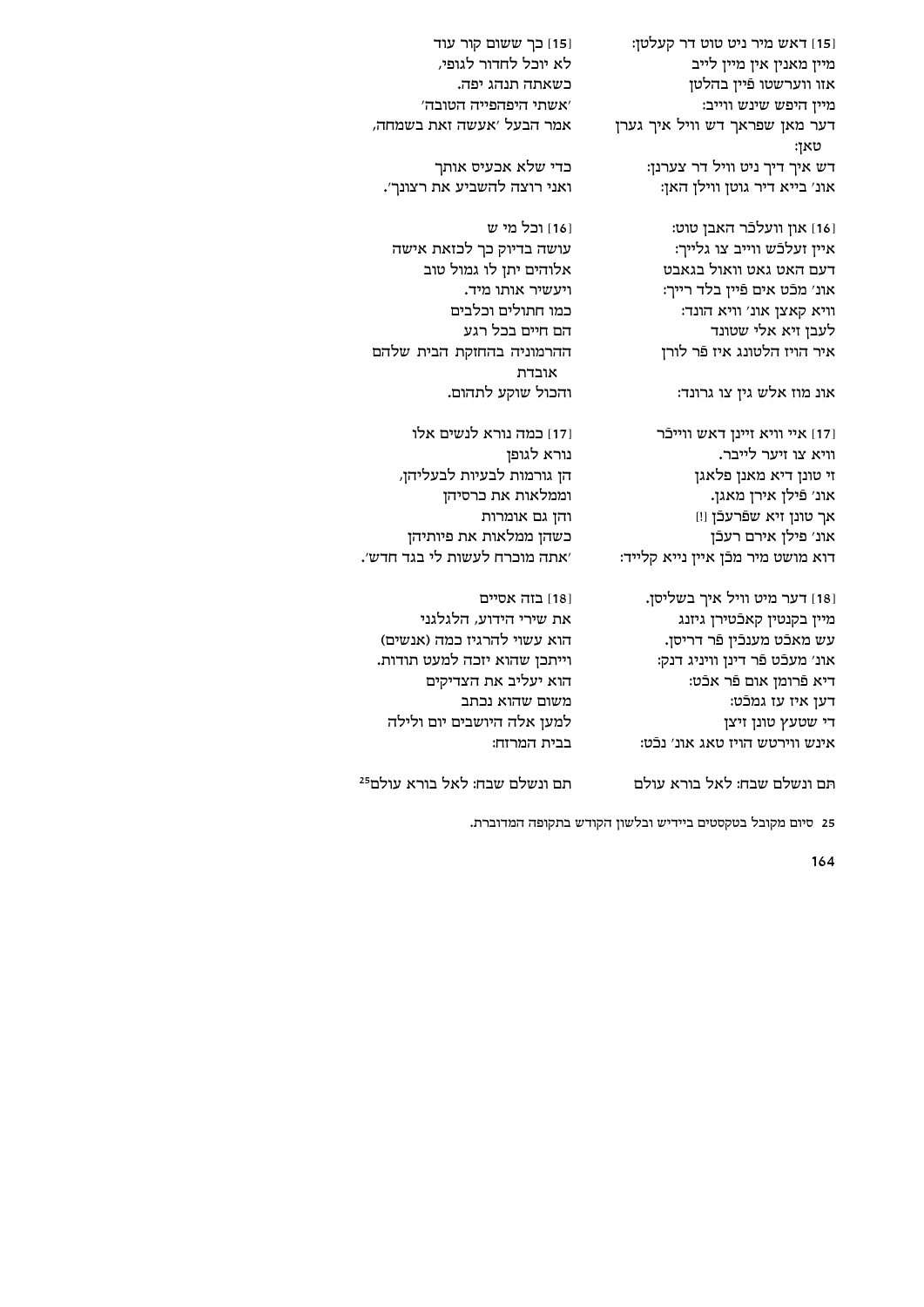#### ד. מציאות חברתית

שיר זה מדבר על נשים היוצאות למסבאה לשתות. תמונה זאת אינה רחוקה מז המציאות. ב׳ברנט שפיגל׳, ספר מוסר מן המאה ה־16, שנחשב בקרב חוקרי יידיש כמדריך מהימן לחיי היהודים בתקופה המדוברת, ובמיוחד חיי היהודיות המבוססות בעיקר במערב אירופה,<sup>26</sup> אנו מוצאים תיאור דומה למדי לתיאור הנמצא בשיר זה. ב׳ברנט שפיגל׳ אנו מוצאים הבחנה בין אישה טובה לאישה רעה. אישה לא רצויה היא אחת ש׳רצה כל הזמן מביתה ל[בית] מרזח ובירה ו[מהמרת?] במשחקים, מקום בו אנשים מכלים את זמנם׳.<sup>27</sup> מוכרחים לציין לגבי ה׳ברנט שפיגל' (אולי משום שהוא ספר מוסר), שהתיאור בו הוא עדיין ביקורתי יותר מאשר בשירנו. כאמור, לקורא המודרני, התיאור של גברות יהודיות מכובדות השותות בבר נראה במידה מסוימת דמיוני אם לא בלתי סביר לחלוטין. תפישה זו נובעת, ללא ספק, מן ההשלכה האנכרוניסטית של הקורא המודרני מן האישה אורתודוקסית של ימינו לגבי הנשים היהודיות של ימי הביניים. נראה שאין ספק כי התנהגות כזאת של נשים הייתה מוכרת בימים ההם. ועדיין, למרות המציאות החברתית הזו, אין ספק שהתיאור של נשים שותות באופן שאנו מוצאים אותו בשיר זה הוא קיצוני, והמטרה של תיאור זה אינה מוסרית. מה היא אפוא המטרה של התיאור? לדעתנו, שיר זה נועד ללעוג, לבלבל את הקורא/שומע לגבי הכוונה, ולהציג מציאות המנוגדת לכל מה שמקובל בחברה. משום ששיר זה הוא חצי רציני וחצי מתבדח, משום שהוא מתייחס למוסכמות החברתיות והופך אותן על ראשן, אנו חשות שהוא מתאים לחג יהודי מסוים, שבו מה שאינו מקובל כמוסכמה חברתית הופר למקובל: הכוונה לחג הפורים.

- 26 המהדורה הראשונה של ה׳ברנט שפיגל׳ נדפסה בקרקוב ב־1597, אר המהדורה הראשונה שנמצאת כיום בידינו נדפסה בבזל ב־1602. ההתייחסות העיקרית לספר זה נמצאת בספרו של מאקס עריק, "די געשיכטע פון דער יידישער ליטעראטור פֿון די עלטסטע צײַן ביז דער השׂכּלה־תּקופֿה", ווילנע, 1928, בעיקר בעמ׳ 287–294. עריק מדגיש את העובדה שמחבר ה׳ברנט שפיגל׳ מתייחס לאורח החיים, כפי שהוא ראה אותו, באופן מפורט. כך הוא אומר על המחבר בעמ׳ 289: "הייתה לו עין חדה כלפי כל דבר שקרה סביבו; היא הכיר את קהל הקוראים שלו: בינו לבין קהלו לא הייתה שום מחיצה".
- 27 נביא כאן את הציטוט המלא מה׳ברנט שפיגל׳, פראג 1602, כ״ב ע״א (בתרגום לעברית): "אך אישה רעה, היא זו המשכנעת את בעלה לעשות את כל הרע ומונעת ממנו לעשות טוב. ורצה כל הזמן מן הבית לבית היין והבירה, ולמשחק (למשחקי הימור) ובבתים בהם אנשים משתעשעים. ומותירה את הבית ואת המיטה לא נקיים. ואת המגבות ואת הסדינים מלוכלכים. ומכלי המיטה עפות הנוצות. ואינה הולכת כלל לבית כנסת, ומונעת גם מבעלה ללכת לשם. ומדברת איתו דברים בטלים או על עניינים זרים במיטה וליד השולחן ובעת ברכת המזון היא עסוקה בשלה, וגם בעת קריאת שמע. והיא צוחקת ומתקוטטת איתו ומרכלת על אנשים. ומסיתה אותו לריב. ואינה רוצה שיתן צדקה או שיכניס אורחים. והיא נותנת לבעל 'על הראש'. ורוצה לשלוט עליו, ורוצה שהוא ישרת אותה בכל דבר. ואומרת: ׳כך אני רוצה שיהיה, וכך אתה מוכרח לעשות, ולא אחרת׳. זהו בדיוק אותו מין של אישה הרודה בבעלה, שעימה נפגשנו בשיר זה.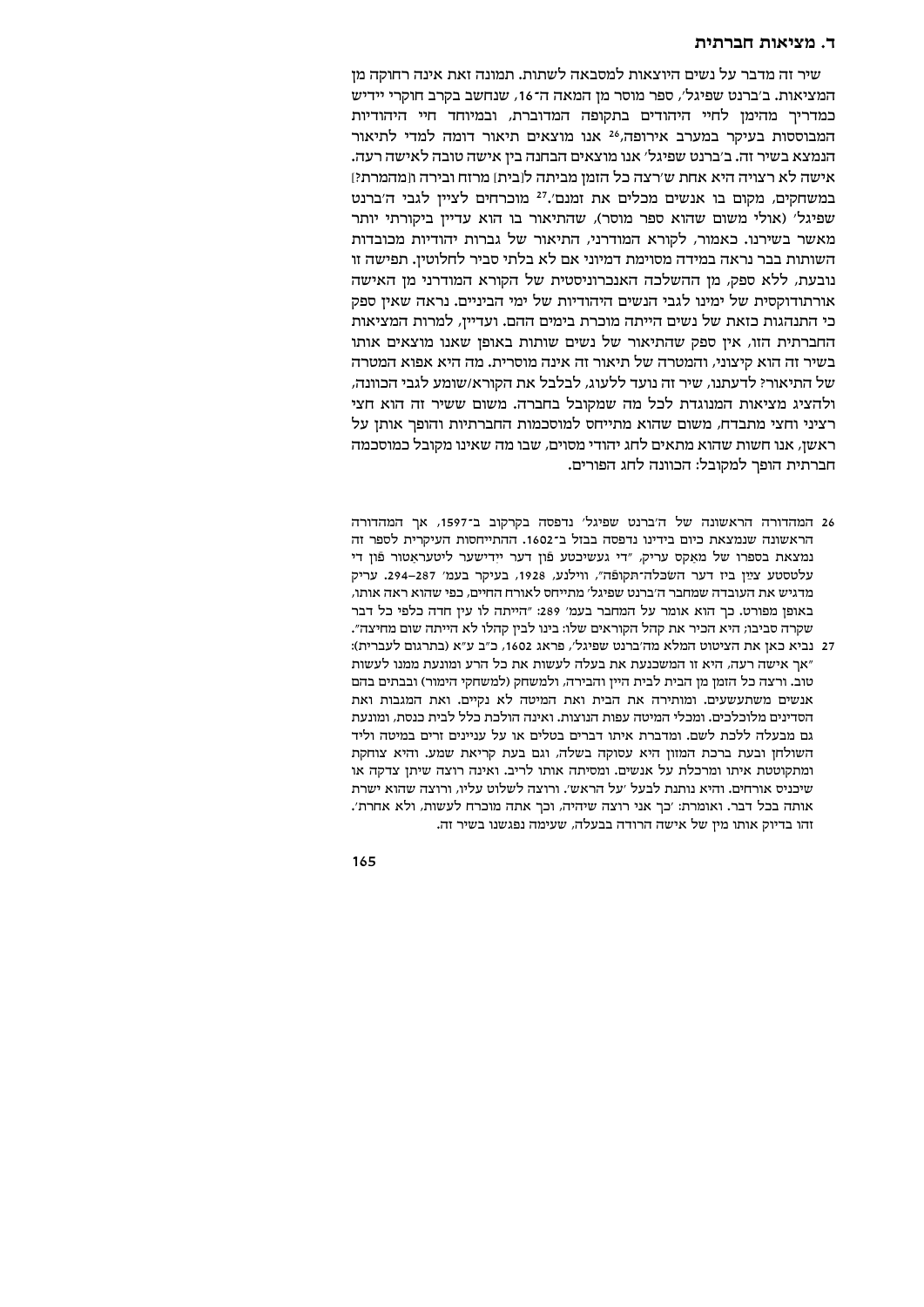# 2. א. שיר לפורים

בשלב ראשוז אנו מוכרחות להודות שבשום מקום בשיר המילה ״פורים״ אינה נזכרת. למעשה, בשיר עצמו יש רק מילה מזוהה אחת שמוצאה מעברית (או . עברית-ארמית).<sup>28</sup> אם כן, מדוע אנחנו מצהירות שמדובר בשיר לפורים

שיר זה מיועד באופן ודאי, אף כי בעקיפין, לטקסט הפורימי, כלומר לסיפור המגילה. המחבר לוקח את הנושאים של המגילה ומשחק בהם בדרכו הוא; השיר רומז לטקסטים תרבותיים ידועים ולמנהגים ששייכים לחג הפורים. גם המבנה שלו מחקה את הנושאים הקשורים לפורים. לבסוף, הוא סותם, באופן מופלא, פער בטקסט של המגילה.

כדי להבין יצירה ספרותית, אנו מצהירות, יש צורך להבין את ההקשר התרבותי שבו יצירה ספרותית זו נוצרה. בשעה שאנו נותנים להקשר התרבותי ליידע את ההבנה של היצירה הספרותית הכתובה, את התייחסותה ליצירות ספרות אחרות בזמנה או שקדמו לה, שהיו ידועות לכל מי שחי בתרבות ההיא, ושהיחס אליהן ׳שתול׳ בטקסט הספרותי, ההבנה של ההקשר התרבותי, הופך לפתע למוחשי בתוך הטקסט הספציפי. נורמות שהיו ידועות לכל מי שחי בתרבות שלמענה נכתבה היצירה, לא פורשו על ידי המחבר, משום שהוא הניח את עובדת היותן ידועות לכול. כשאנו קוראים את הטקסט כיום, עלינו "לקרוא בקול" לכל הנורמות הללו. קריאה כזו תאפשר לנו לראות דרכים חדשות רבות שתיפתחנה לפנינו להבנת הטקסט. כמו המסנן הקנטיאני של זמן ושל מקום, אשר מחייב את בני האדם, אך גם מרשה להם לתפקד בעולם רב־ממדים, כך גם הכרת המסננים של טקסטים תרבותיים שהיו מוכרים בזמנם ונורמות חברתיות בנות הזמז, מאפשרים לקוראים של טקסטים עתיקים להבין את הרמזים לחיי התרבות שמעבר למילים ביצירה. לדעתנו, אם נתחשב בשיר זה במילים, בפסקאות המפתח ובנושאים עיקריים של מגילת אסתר, הלא הוא הטקסט הקאנוני והמכריע של חג הפורים, אין לנו אלא להסיק שלפנינו שיר פורימי מובהק.

# ב. נושאי המגילה

רעיון חשוב המופיע במגילה (בעיקר בסוף הסיפור של המגילה), הוא הרעיון של ׳ונהפוך הוא׳: הסיטואציה – נהפכת או מתמוטטת. (ראה: מגילת אסתר, פרק תשיעי, פסוק 1, ובהמשך באותו הפרק, פסוק 22). הנקודה המרכזית במגילה היא שיום האבל הופך ליום של שמחה. ובמקום שהעם היהודי נתון לרחמיהם של מדכאיהם, מדכאיהם מתחננים לרחמים מהם. בקהילות יהודיות מסורתיות במשך הדורות הנושא של 'ונהפוך הוא' התפתח עוד ועוד לרוחב ולעומק. בעקבות זאת,

<sup>28</sup> המילה היחידה בשיר זה שבוודאות שאובה מהרכיב העברי–ארמי של יידיש מצויה בבית הראשון, בשורה 8: המילה "ניגון". כפי שציינו בהערות השוליים, ייתכן שהמילים "אך .<br>וויא אך וויא" אף הן מקורן ביידיש ואינן לקוחות מן הגרמנית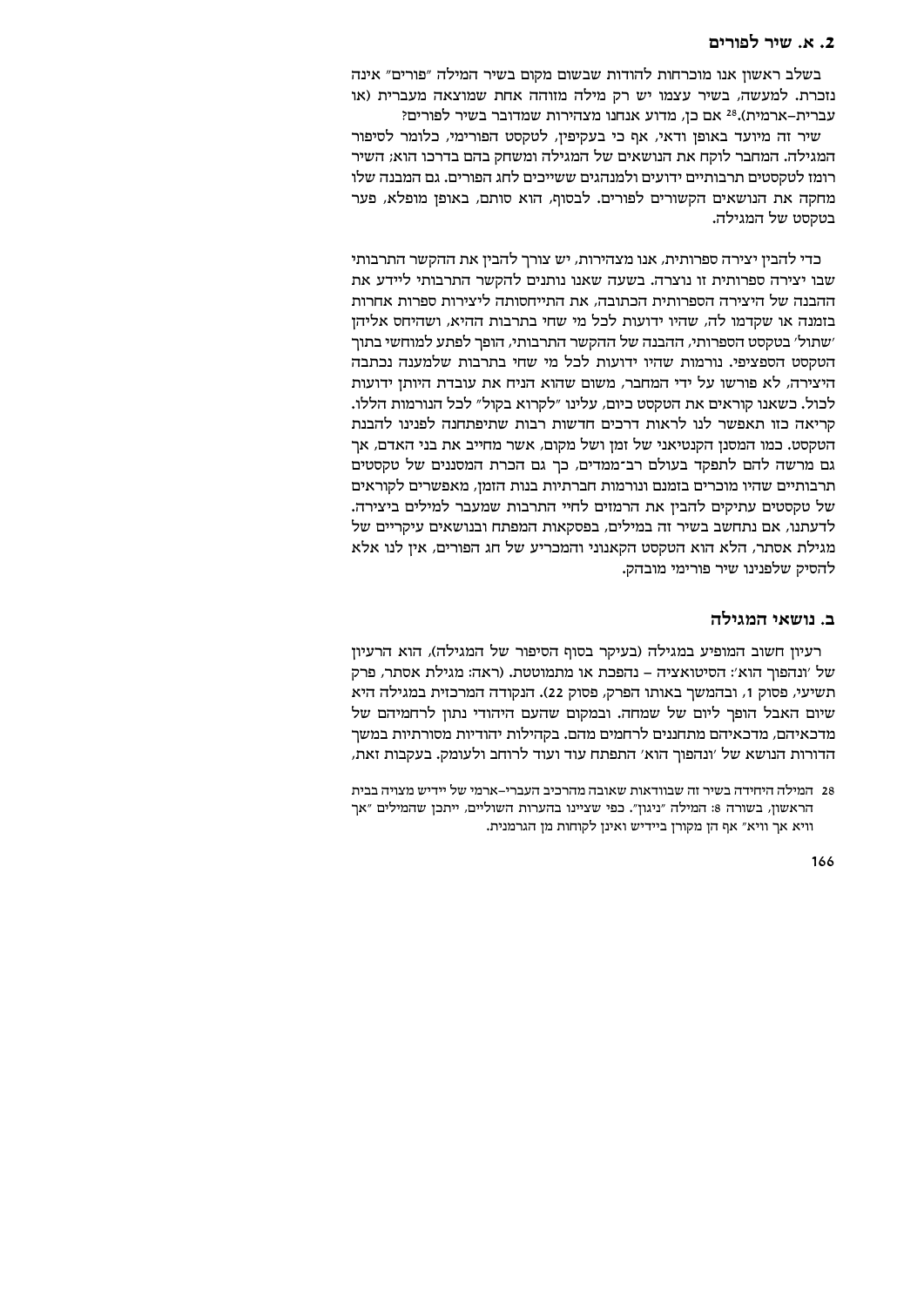בקהילות הללו כל חג הפורים נתפש כיום של התמוטטות של נורמות חברתיות רבות. שתייה בציבור, שבדרך כלל אסרו אותה, באותו היום זכתה לעידוד; טקסטים קדושים, שבדרך כלל העריצו אותם, הפכו לנלעגים באותו היום; אפילו היפוך הבגדים (בין גבר לאישה ולהפך), שבדרך כלל אסרו אותו בהחלט, הותר ביום זה.29

נושא שני מרכזי במגילת אסתר הוא משחקי הכוח שבין גברים לנשים. הסיפור הפותח את המגילה עוסק בסירובה של המלכה ושתי לעשות מה שבעלה (המלך) ציווה עליה. יועץ המלך הציע שוושתי תודח מכס המלכות ותוחלף במלכה אחרת. פסוק 20 בפרק הראשון של המגילה מבהיר את כוונת היועץ באופן ברור לחלוטין: "וכל הנשים [כתוצאה מהדחתה של ושתי] יתנו יקר לבעליהן למגדול ועד קטן".

השיר שבו אנו דנות עוסק בנושא הראשון של המגילה אותו הזכרנו, ההיפור הכולל של נורמות חברתיות, וכופף אותו לנושא השני אותו הזכרנו: השליטה של הנשים על ידי בעליהן. לפיכך, מה שיש לנו כאן הוא נשים השולטות בבעליהן, ולא בעלים אשר שולטים בנשותיהן.

עד כאן דנו בשיר באופן רחב. כעת הגיע הזמן לבחון את שורות השיר באופן זהיר כדי לראות בדיוק היכן מונחות ההתייחסויות לחג הפורים.

# ג. רעשנים

כפי שכבר הערנו, שירנו פותח בהקדמה כוללת. עד הבית השלישי איננו מגיעים לנושא של השכרות בקרב נשים. בשורה השישית בבית זה, נאמר לנו שהנשים השיכורות "מחפשות אחר רעשנים". המילה ביידיש שבה משתמש המחבר כאן היא 'קלאפער', שהיא בדיוק אותה המילה בה כינו ביידיש עתיקה את המכשיר הידני שאמור להרעיש בכל פעם שמוזכר השם 'המן' במגילה.<sup>30</sup> האם כלי זה שימש בהקשרים אחרים, שלא קשורים לפורים או לא יהודיים? ככל הנראה שכן.<sup>31</sup> אך

- 29 אישור להחלפת בגדים הן בין נשים לגברים והן בין גברים לנשים ניתן למצוא בספר שנדפס בקרקוב ב־1882. הספר הוא אוסף של שאלות ותשובות של ר׳ יהודה ממינץ ור׳ מאיר בן יצחק קצנלבויגן, הידוע בשמו מהר"ם. מדובר בתשובה מס' 16 של ר' מינץ, שבה הוא מתייחס להחלפת מלבושים בפורים וקובע: "ואין בלבוש זה הרהור עבירה [...] ובוחו ליבות יודע״.
- 30 המקור הקדום ביותר, כך נראה, למנהג זה, מצוי ב"ספר מנהגים", שמהדורתו השנייה נדפסה בוונציה בשנת 1593. שם נאמר כך (בתרגום לעברית): "קיים מנהג שהצעירים מכים את המן. [מנהג] זה הגיע לכאן מהמנהג שנהג אצלם לפני שנים. כתבו על אבן ׳המן׳ ואת האבן הזאת הכו עם אבן אחרת כשאמרו את השם 'המן' בנקריאת) המגילה כדי שהשם של המן יימחק כלומר: ימח שמו. או: שם רשעים ירקב״ (ע״ג ע״ב – ע״ד ע״א).
- 31 בחודשים אפריל–יוני פרסם בני ציפר במוסף הספרותי של עיתון "הארץ" תשעה חלקים מתוך ספר שנקרא "מסע הצלב של הילדים" של הסופר הצרפתי היהודי מרסל שווב (1867–1905). הספר נדפס, אמנם בשנת 1896 אך הוא מבוסס על מסורת היסטורית מימי מסעי הצלב. הבסיס ההיסטורי של הספר מתייחס ל"אביב של שנת 1212, אז יצא מקלן שבגרמניה מסע צלב של ילדים ובראשם נער ושמו ניקולאס ומגמת פניהם לירושלים.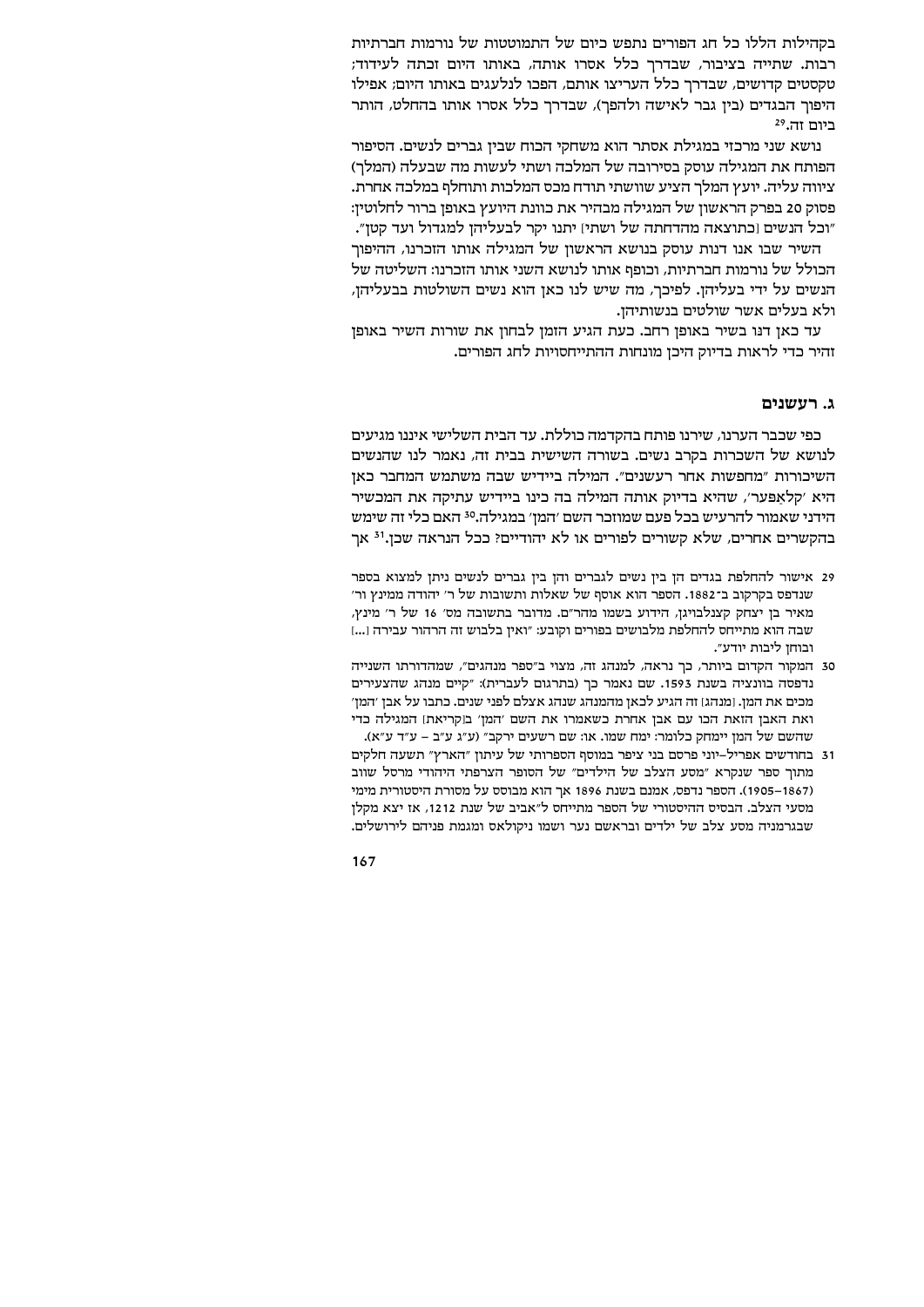בכל מקרה, האזכור של הרעשנים כאן, אותו הדבר שבאופן מסורתי שימש את השומעים כשנקראה המגילה בציבור בפורים, היא אינדיקציה טובה למדי שאנו עוסקים כאן בסיטואציה הקשורה לפורים.

# ד. דיבור לא רציני

בקהילות יהודיות מסורתיות, אחד מן המנהגים האהובים ביותר בפורים היה חיבור "תורת פורים".<sup>32</sup> לימודי לעג אלו של טקסטים בדרך כלל היללו את אלו, שבמשך השנה, ראויים אך ורק ללעג. אמנם השיר שלנו בשום אופן אינו דוגמה ל״תורת פורים״, אך הוא נוקט אותה אסטרטגיה כמו זאת שנמצא בטקסטים הללו: ההתנהגות ה'מכובדת' שנמצאת בו תהיה מגונה בכל תקופה אחרת בשנה. בבית הרביעי בשורה החמישית, המחבר מדבר על שלוש ״נשים מכובדות״ המתאספות יחד. אנו יודעים מהפרולוג (ובהמשך גם מן האפילוג) של טקסט זה שהמחבר אינו מאשר (בלשון המעטה) את התנהגותן של הנשים. ברגע שהוא מכנה אותן "מכובדות", הוא מכניס את קהלו למסגרת חשיבה פורימית. גמירת הלל זו, בבירור סוג של גמירת הלל לא רצינית, היא אקוויוולנט ספרותי לקריצת עין חיה של מספר.

# ה. נשים בשליטה

אמרנו קודם לכן ששיר זה הופך את הסיטואציה הנמצאת במגילה. כלומר: כאן מדובר בנשים ש׳תופשות שליטה׳ על הגברים. כעת נצביע על השורות שמעידות על כר.

אנו נתקלים בכך לראשונה בבית השישי. השורה הראשונה של הבית הזה מציגה בפנינו, באופן מזויף, את אחת הנשים הביישניות יותר. היא קורצת לחברותיה (אקט שבעצמו רומז לפורים), אך היא עדיין, באופן זהיר, מכריזה שהיא מרגישה שהיא מוכרחה להתחשב בהסכמתו של בעלה (או אי־הסכמתו) להתנהגותה (ראה שם שורות 3–4). אנו רואים כאן כי המחבר משחק עם קהלו: אישה זו משתוקקת להשתחרר מהכפייה של בעלה גם כשהיא דואגת שהיא תעשה

הסיפור כתוב בשמונה פרקים, שמונה קולות שונים המעידים על מסע הילדים כל אחד מנקודת ראות אחרת״. אנו מביאות כאן קטע מתוך הפרק השני (שנתפרסם ב־22.5.2007). פרק ב: סיפורו של המצורע ״אם יש את נפשכם להבין את אשר אמר אליכם, דעו שראשי מכוסה בברדס לבן ואני מנענע רעשן מעץ קשה". (ההדגשה שלנו ז.כ.נ., נ.ר.). הרעשן גם שימש את המצורעים בימי הביניים כדי להסב את תשומת לב העוברים ושבים למחלתם במטרה להשיג נדבה, ראה: א. שהם־שטיינר, ׳חריגים בעל כרחם – משוגעים ומצורעים בחברה היהודית באירופה בימי הביניים/ ירושלים תשס״ח, איור מס׳ 2.

Zelda Kahan-Newman 'The text as Reference: An Examination of Purim Torah'. In: 77 32 From Sign to Text: A Semiotic View of Communication (Yishai Tobin ed.), 1989, pp. 307-316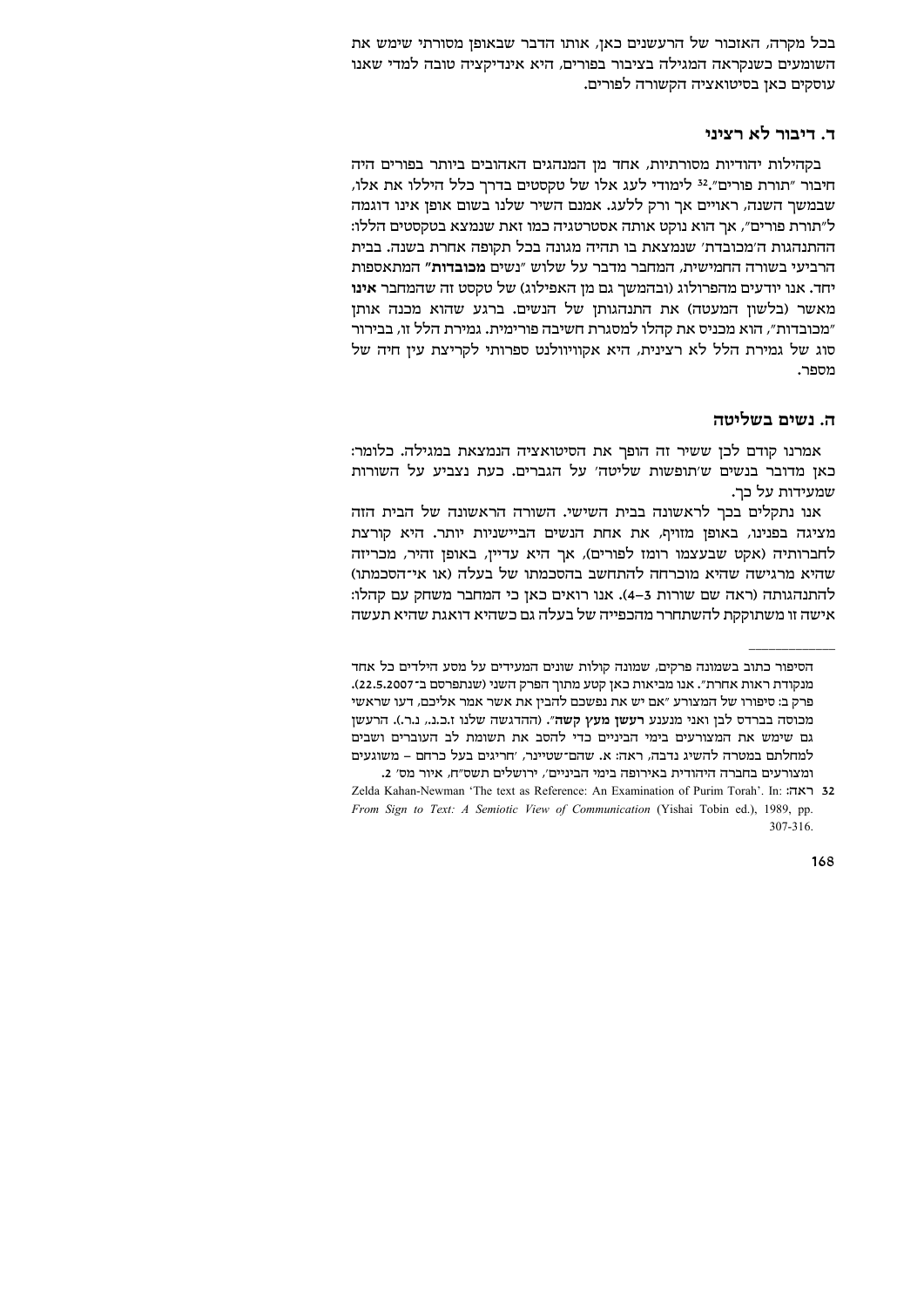צעד מעבר לכבלי המוסכמות. כ׳קונטרה׳ לאישה זו, מוצגת לפנינו האישה הבולטת מבין השלוש, האומרת במצח נחושה "מדוע את שואלת את בעלר / הגברים אינם צריכים לדעת / כל מה שנשותיהם עושות" (ראה שורות 6–8).

## ו. התערטלות בציבור

במגילה, נאמר לנו שהמלך אחשורוש רצה להראות את יופיה של ושתי לשרים שנאספו אצלו לשתות ולשמוח. הרבנים הבינו שהכוונה היא שוושתי התבקשה להופיע לפני המכובדים הזרים במערומיה<sup>33</sup> (זו, אחרי הכול, תהיה הדרך הטובה ביותר לשכנע אותם לגבי יופיה). בעוד שוושתי לא רצתה להתפשט, והיא שילמה על כך בחייה, האישה החצופה של שירנו למעשה התפשטה מרצונה החופשי, ויחסיה עם בעלה לא הידרדרו כלל משום כך (ראה בית שש שורה ארבע). האישה החצופה בשירנו זוכה ב׳שבחים׳ מבעלה על התנהגותה. אם כן, פה נושא ההתערטלות, ה״מצוי״ במגילה (ושהכול הכירו אותו), כפוף לתימה הפורימית של ונהפוך הוא": ושתי התבקשה להתפשט על ידי אחרים / האישה בשיר מתפשטת" מרצונה החפשי: ושתי נענשה על ידי בעלה / האישה הזאת זוכה לשבחים מבעלה (גם אם מדומים).

## ז. הוקרה וגמולה

המעבר מן הבית השביעי לבית השמיני והמעבר מן הבית הארבעה עשר לבית החמישה עשר דורשים הסבר. מה שיש לנו כאן אינו התבנית המקובלת של הוקרה ביחסים בין בני זוג. להפך, אנו רואים כאן בני זוג שנראים מרוצים ממאבקם, וצריכים שתייה כדי להשיג סוג מוזר של הרמוניה ביניהם.

בבית השביעי, האישה, מגיעה הביתה לבושה באופן חלקי בלבד ומעורפלת משתייה. היא נוהמת "שתוק, אתה קמצן אחד" עוד בטרם בעלה הוציא הגה אחד מפיו (ראה בית שנים עשר, שורה רביעית). היא מורטת את זקנו עד שהיא גורמת לכך שיזל לו דם. ועדיין, באופן מוזר למדי, תגובתו של בעלה אינה של זעזוע או כעס. במקום זאת הוא אומר "ברצון אסלח לך" (ראה בית שלושה עשר, שורה שלישית), אף שאשתו אפילו לא ביקשה סליחה. קשה לדעת מה ניתן לעשות עם מילותיו של הבעל בבית השנים עשר. למרות העובדה שהוא אומר שהוא יסלח ברצון לאשתו, והוא מדרבן אותה ״לחזור ליין (שלה)״, באותו הבית (ארבע שורות הלאה), הוא מציין שאם היא תמשיך לנהוג באופן כזה, היא תרושש אותו ("בזבזי

<sup>33</sup> כך, למשל ספרי דאגדתא על אסתר - מדרש אבא גוריון (בובר) פרשה א "להביא את ושתי המלכה בכתר מלכות, אמר ר' אבא שלא יהיה עליה כלום אלא הכתר וערומה" (או כפי שמפתח זאת רש״י בפירושו: רש״י אסתר פרק א פסוק 12 "ותמאן המלכה ושתי – רבותינו אמרו לפי שפרחה בה צרעת כדי שתמאן ותיהרג לפי שהייתה מפשטת בנות ישראל ערומות ועושה בהן מלאכה בשבת נגזר עליה שתפשט ערומה בשבת".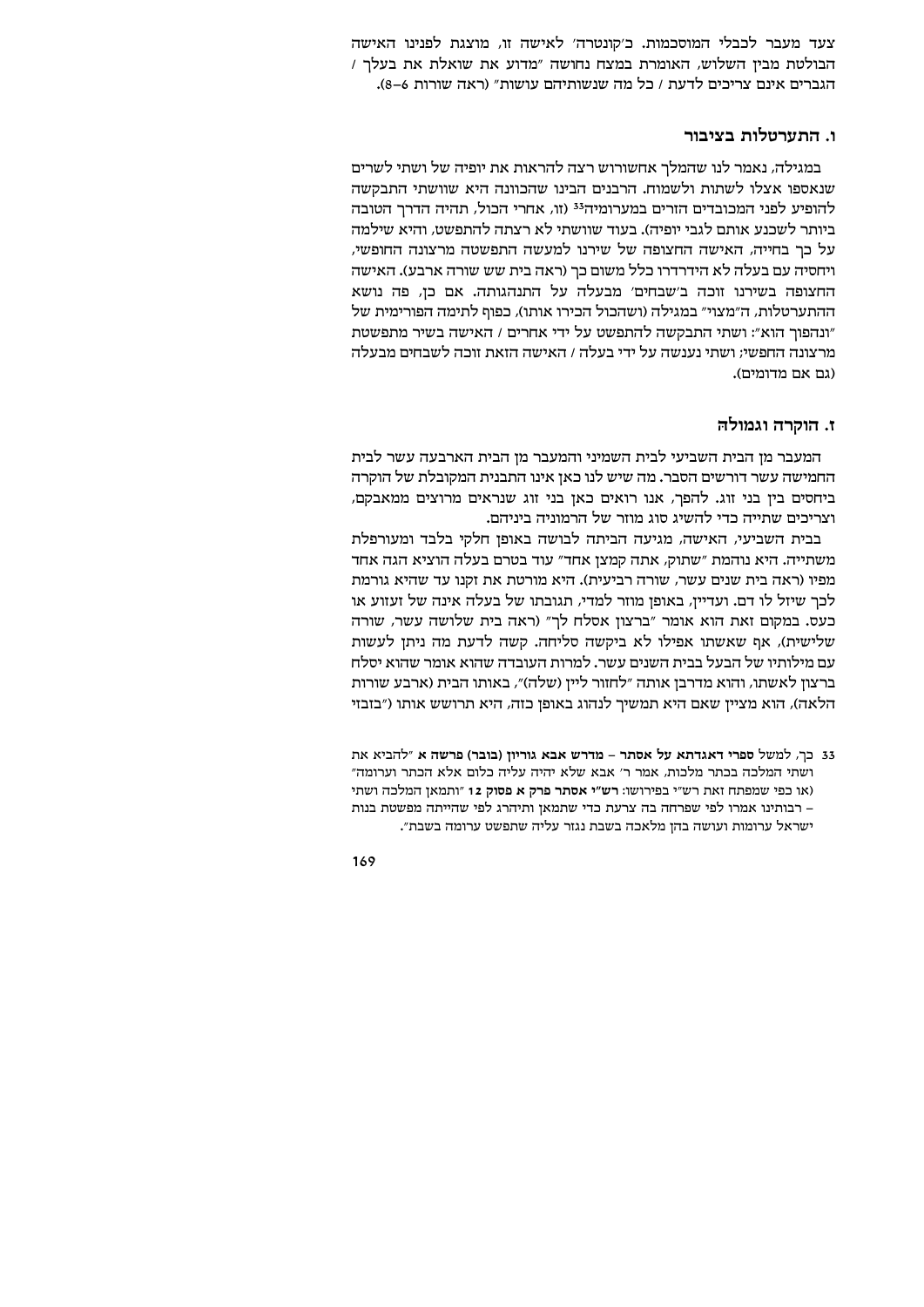הכול בעבור שתייה" [בית שלושה עשר, שורה שבע]). ייתכן בהחלט, שהצליל של המילים "חזרי מחר לייז" הוא אירוני. כיוון שאיננו עוסקים בטקסט שבעל־פה המהווה הצגה מדוברת, אין דרך לדעת זאת בוודאות. בכל מקרה מילים אלו מכוונות. ברור שהאישה מייחסת הרבה יותר כוונה לשורות האחרונות של תגובתו של בעלה מאשר לפוטנציאל שלו (ולרצוזי) למחילה, משום שהיא משיבה (בבית הבא) ב: "הקשב אתה איש קמצן..." מה שהיא מציעה, אפוא (ראו בתים ארבעה עשר וחמישה עשר) הוא שבעלה מוכרח יהיה לעודד את שתייתה, משום שכאשר היא שתויה, היא תגיע הביתה מתור רצון להיכנס למיטה. כפי שהיא מעמידה זאת, כשהיא שתויה, יכול בעלה "להפשיט אותה יפה" ולהכניס אותה למיטה. כעת הצעה זו מוציאה תגובה מלאת רצון מצד הבעל. תשובתו השנונה לכך היא: "אשתי היפה מאוד [...] אעשה זאת בשמחה, / כדי שלא אכעיס אותר / ואני רוצה להשביע את רצונר״.

מה שיש לנו כאן הוא יותר תסבוכת של מערכות של יחסי גומלין, שאף אחת מהן לא ראויה להערצה רבה. לא האישה, ואף לא הבעל, אינם שמים לב למה שבן הזוג שלו/שלה אמר. הם נראים כאילו הם מדברים זה ליד זה, ולא זה ליד זה. לשניהם אין שום בעיה עם אלימות כדרך ליצירת אינטראקציה, ושניהם מבינים ששניהם יהיו יחדיו רק כשהאישה תהיה שתויה עד כדי כך שהיא תזדקק לבעלה כדי שזה יכניס אותה למיטה וידאג לכך שיהיה לה חם.

ישנה עוד דוגמה של מערכת לא־תקינה בין בני הזוג בשיר הזה: בזבזנות והוצאת כסף כדי לקנות בגדים לאישה. אמנם האישה בשיר אינה מזכירה מפורשות את חוסר רצונו של הבעל לקנות לה בגדים, היא מכנה אותו "קמצן" (ראו בית שנים עשר, שורה ארבע), ובכל זאת, אנו יודעות בוודאות שגם לבעיה זו מתייחס השיר, מתוך האפילוג. המספר מיידע אותנו לגבי אישה מסוג זה: "והן גם אומרות / כשהן ממלאות את פיותיהן / 'אתה מוכרח לעשות לי בגד חדש'" (ראו בית שבע עשרה שורות חמש עד שמונה). אנו רואות כאן את התלונה הרגילה של בעל קשה־יום: לא רק שאשתו מבזבזת את כספו על שתייה, היא גם מבזבזת את כספו על בגד חדש. עלינו לזכור ששלוש הנשים שבשירנו הוצגו (בבית הרביעי, שורה חמישית) כשלוש נשים מכובדות / בעלות ערך. כיוון שאין שום סיכוי שהתנהגותן של הנשים הללו אפילו תיחשב כמכובדת או חשובה, אנו יכולות רק לדמיין שהתואר הזה בהן כינה אותן המחבר, ניתן במידה רבה של אירוניה. התחושה שמדובר באירוניה מכוונת מתחזקת בבית השישה עשר, שורה רביעית, כשהמספר מודיע שמי שמתייחס לאשתו כמו בעל זה, יזכה לגמול מאלוהים: ״אלוהים ייתן לו גמול טוב ויעשיר אותו מיד״. שוב יש לנו כאן מקרה ברור של "ונהפוך הוא": במשך כל השיר הקוראים, המכירים את מערכת הנורמות המקובלת, יודעים שאישה ששותה בציבור ומוכרחה להתפשט ולהשאיר מאחוריה את בגדה החיצוני כתשלום עבור שתייתה – אינה מכובדת, ושזוג שמבזבז את כספו על שתייה וגם על קניית בגדים לא נחוצים אינו יכול לצפות שאלוהים יגמול להם ויעשיר אותם.

עלינו לשים לב, לבסוף, שהמחבר אינו מסתיר את העובדה שנאומו הוא בעל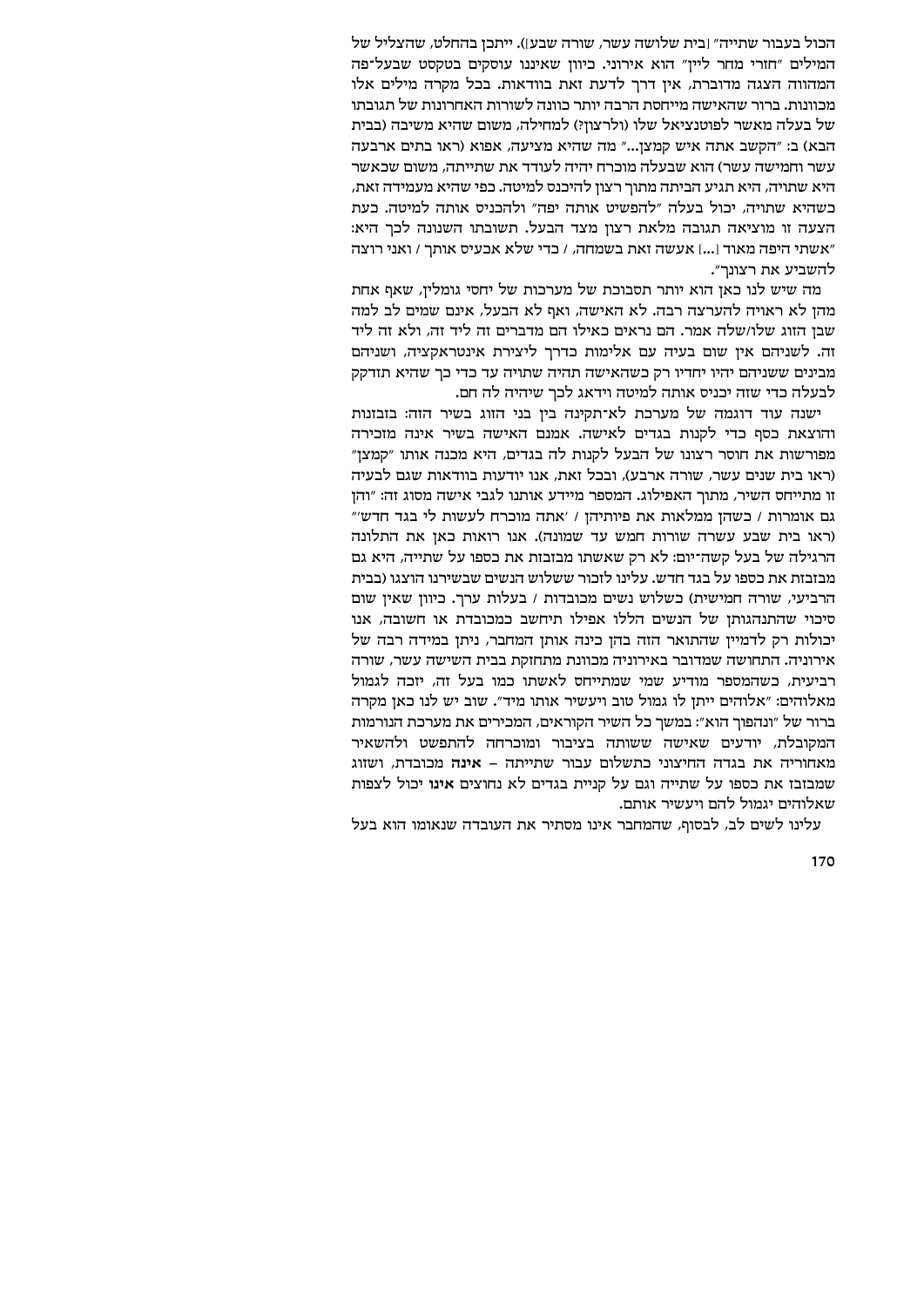מסגרת כפולה. כשהוא חוזר למסגרת בסיום השיר (באפילוג), הוא מספר לנו שהוא מודע לכר ששירו "יעליב את הצדיקים / משום שהוא נכתב / למען אלה היושבים יום ולילה / בבית המרזח" (ראה את ארבע השורות האחרונות של השיר). האם לפנינו אפוא שיר הגומר את ההלל על התנהגות מופקרת? דבר זה נתון להחלטתו של הקורא.

## ח. האלמנט הידוע אך הלא מדובר

בסיפור פורים כפי שהוא מסופר במגילה, אלוהים אינו מוזכר ולו פעם אחת. כשמרדכי רצה לעודד את אסתר לפעול, הוא אומר לה: "כי אם החרש תחרישי בעת הזאת רוח והצלה יעמוד ליהודים ממקום אחר״ (ראה: אסתר ד, פסוק 14). כפי שמובן זה כבר דורות רבים של קוראים יהודים, מרדכי אמר לאסתר שאלוהים ימצא סוכן אחר כדי להציל את העם היהודי אם היא לא תפעל. ועדיין, המילה 'אלוהים', שהטקסט כל כך מכוון אליו, אינה נהגית, לא בפי מרדכי ולא בפי כל שמות אחרת בסיפור הפורים.

עם כל הצניעות, השיר שלנו, גם בנקודה זו, הוא במידה רבה בסגנון של פורים. הוא אינו מבטא באופן מוחלט מה שכל יהודי יודע: למשל, ששתייה בציבור היא פעילות השייכת לפורים באופן מוחלט, או שהנושא של משחקי כוחות בין הגברים והנשים הוא ליבו של סיפור הפורים, ושהיפוך - בכל צורותיו, הוא לב ליבו של המסר של פורים.

# ט. מבנהו של השיר: מקרה נוסף של היפוך

ציינו קודם לכן ששיר זה בנוי מהקדמה, פרולוג, סיפור ואפילוג, באופן סכמטי. אם כן, לפנינו:

- 1. הקדמה.
- 2. פרולוג: שני בתים מלאים ועוד ארבע שורות מהבית הבא.
	- ג חיפור

4. אפילוג: ארבע השורות האחרונות של הבית ועוד שני בתים מלאים.

השיר כולו הוא, אפוא, סיפור שארוז בין הפרולוג לאפילוג שמהווים היפוך מבני אחד של השני. במילים אחרות, מה שיש לנו כאן הוא מקרה של "ונהפוך הוא" מִבְנִי.

## י. ה'חור' בטקסט

כפי שהזכרנו, סיפור פורים פותח במסיבה ובשתייה. המלך עורך מסיבה והמלכה עורכת מסיבה. הצרות מתחילות כאשר המלכה מסרבת לבוא למסיבת המלך שבה היא אמורה "להראות העמים והשרים את יופיה" (אסתר, א, 11). יועציו של המלך הציעו שהוא ידיח את המלכה ויבחר מלכה חדשה במקומה. הם הקדימו